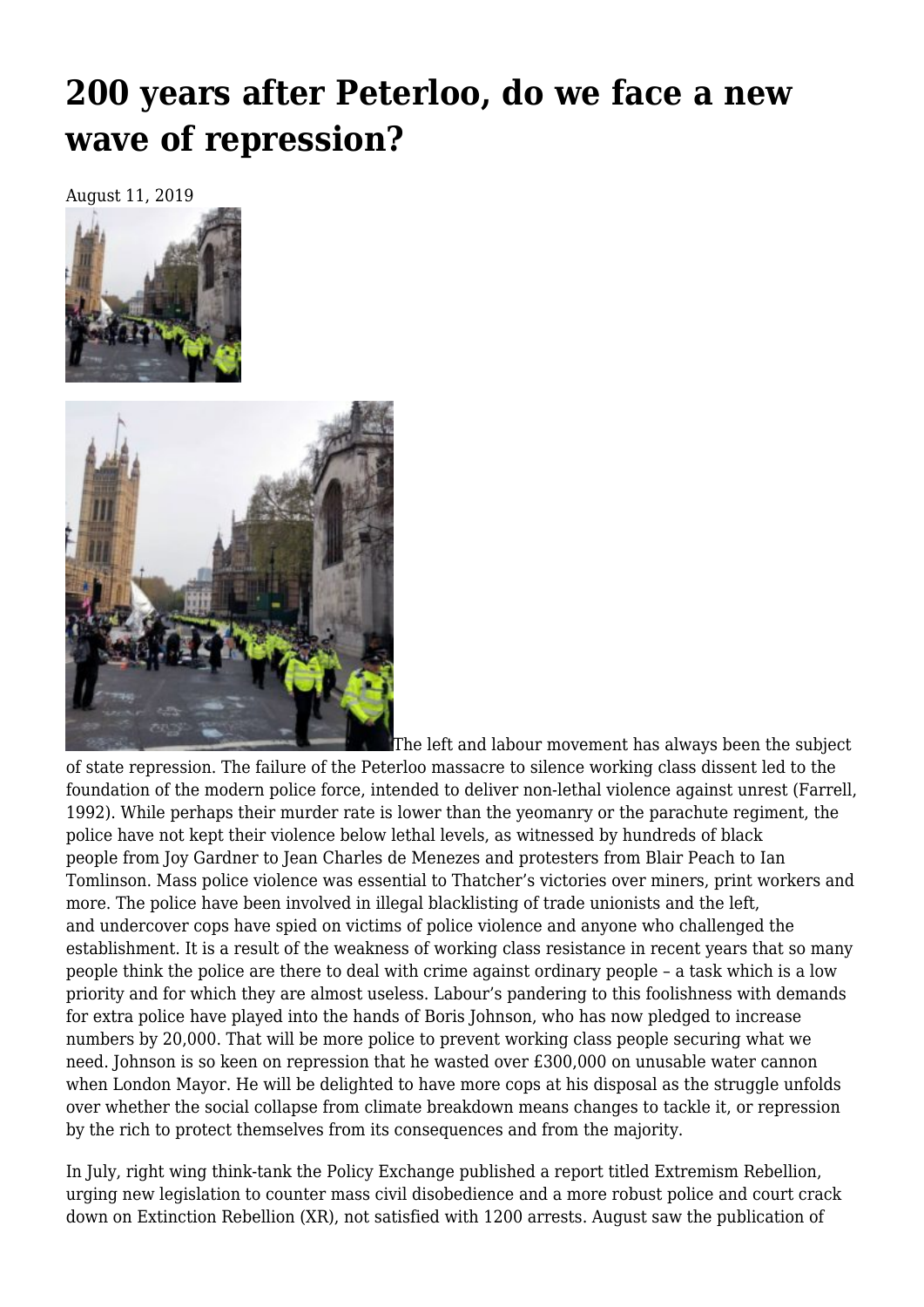a [report](https://assets.publishing.service.gov.uk/government/uploads/system/uploads/attachment_data/file/818862/Allington-McAndrew-Hirsh-2019-Jul-19.pdf) commissioned by the UK Commission for Countering Extremism which sought to portray the far left as extremist and a potential terrorist threat, and calling for more monitoring. When the government has been forced into a [review](https://homeofficemedia.blog.gov.uk/2019/01/22/government-announces-independent-review-of-prevent/) of its racist and counterproductive Prevent strategy, this looks suspiciously like the right trying to ensure it is widened rather than dropped.

Anti-terror legislation has been used to persecute Muslims and there has been no shortage of academics prepared to concoct half-baked theories to justify government policies. The failure of the labour movement to provide enough solidarity with Muslims to resist these policies is now coming home to roost as the state security ideologues turn their attention to the left. Having abused the language of "safeguarding" to justify Islamophobia, they now want to use counter terrorism and antiextremism against left opinions held by millions of people. We should not underestimate how exposed we are. The [Terrorism Act 2010](https://www.legislation.gov.uk/ukpga/2000/11/part/I) introduced a definition of terrorism so wide that Gandhi, let alone Mandela, would today be branded a terrorist, and anyone in Britain who supported them would be criminalised.

So far, the application of the repressive legislation has affected few white British people. But it has now been normalised to the point where right wingers want to go further. So what are the arguments being made for a new wave of repression?

Walton and Wilson, who wrote the attack on XR, both come from an anti-terrorism background. They label XR an "extremist organisation" because "those who accept planned mass law-breaking in a liberal democracy to further a political cause, are effectively condoning the breakdown of the rule of law". So the word "extremist", which has been loaded with violent connotations from anti-terrorism, is now applied to mass, peaceful, direct action. They call for prosecutions to deter others from illegal protests, and demand that

"The Commission for Countering Extremism should ensure that far left, anarchist and environmentalist extremism are sufficiently recognised and challenged within a wider national strategy on extremism".

Having labelled XR's objectives as extreme, they then argue that it is "not inconceivable that some on the fringes of the movement might at some point break with organisational discipline and engage in violence". The report works itself into a frenzy about the connections between environmentalism and anti-capitalism. They worry that XR leaders are unlikely to "settle for any accommodation that proposed to address environmental damage while keeping the present economic and political system in place" (as if such a solution is plausible). Their view of "extremism" isn't about protecting the population from violence, but about protecting the system from opposition. When it comes to justifying Islamophobia we are used to hearing people disapprove of what is said, but expressing the willingness to defend to the death the right to say it. It appears this applies to racist ideas, but not to environmentalism or socialism. The authors work themselves up into a lather about the Labour leadership's positive response to XR. Ironically, the hostile report's detailed analysis of XR funding should lay to rest many of the scare stories which circulate online. Walton and Wilson call for firmer policing, harsher prosecutions and sentencing, and for the use of incitement and conspiracy charges (infamously used to frame the [Shrewsbury 24](https://www.shrewsbury24campaign.org.uk/) and murder Des Warren).

The report into the far left is even more extraordinary. It uses YouGov polling on the general population, just 3% of which self-defined as "very left-wing". Most of these were *Guardian* or *Observer* readers, NRS social grade ABC1 and voted Remain, and only 16% were union members. Allington, McAndrew and Hirsh, by a confused reading of *Socialist Worker*, *Weekly Worker* and *Counterfire*, come up with fifteen statements which they believe represent the views of the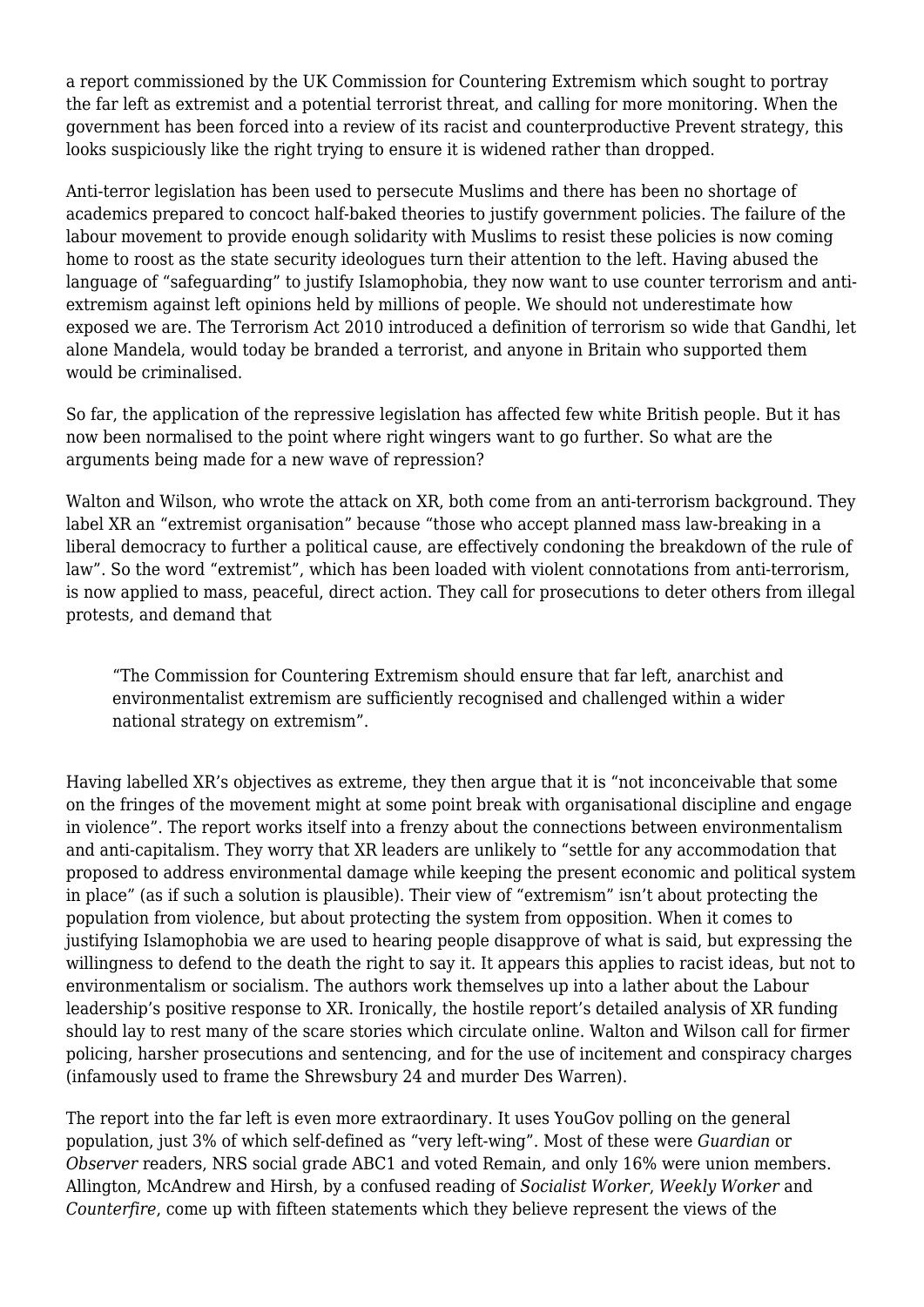"sectarian" (by which they mean sect-like) far left, which they also characterise as revolutionary workerist. They pick five of these to measure people's alignment with the ideas of far-left groups:

- Capitalism is essentially bad and must be destroyed
- Industry should produce for need and not for profit
- This country needs revolutionary change
- The wealthy make life worse for the rest of us
- I would like to see workers rise up against their bosses

They are horrified to discover that only 41% of the whole population disagreed with all these, but instead of concluding that these are widely held views, they adopt the conspiracy theory that the population is "open to the ideology which the sectarian far left disseminates", while treating as conspiracy theories the concept of "the 1%" and the idea that the media reflects the interests of the rich. The widespread support for these views doesn't stop the authors arguing that this ideology "may from a certain point of view be considered extremist in and of itself". The "certain point of view" would appear to be that of  $21<sup>st</sup>$  century McCarthyites. Similarly, they believe attempts by the far left to gain influence by participation in campaigns and unions "may cause certain forms of social harm in their own right: for example, by interfering in the normal functioning of institutions created for another purpose". Allington, McAndrew and Hirsh take it upon themselves to decide what the purpose of institutions of the labour movement and left is, rather than purposes being contested by those who take part. For the authors, democracy is a bit like a Vietnamese village was to the US military – to protect it they have to destroy it.

The report also bases its understanding of the far left on an odd understanding of imperialism (which it smears with antisemitism along the way). People were asked to choose the three of the US, UK, Israel, Russia, China, North Korea and Iran which they see as the greatest threats to world peace. The authors assume that people's answers to this question will be based on ideological views rather than anything as irrelevant as say, involvement in wars or breaking treaties. Apparently, most of the far left only sees the first three as great capitalist powers. This is an odd reading of *Socialist Worker* and *Counterfire*, upon which the majority of their view of the far left was allegedly based. Just as with Muslims, the test is whether you support the UK and its allies, and failing to do so is a sign of extremism.

Having concocted these half-cocked measures of alignment with the sectarian far-left, Allington, McAndrew and Hirsh proceed to look for correlations with a modified version of the SyFoR "sympathy for radicalism" scale (Bhui, Warfa and Jones, 2014). People were asked to rate six statements about violence on a seven-point scale, showing the extent to which they sympathise or condemn them when carried out in this country. Four were about terrorism or using bombs, but two were "violence as part of political protests" and "street violence against anti-democratic groups". The questions gave no other context, so will have been interpreted in radically different ways by different people. Some may have considered the questions in the context of planned violence in otherwise peaceful situations. Others may have been thinking about situations when under attack from the police or fascist gangs. Others again could be imagining a future where the rich are hoarding scarce food after climate breakdown causes crop failures. It is far more likely that workingclass people, migrants from conflict zones, ethnic minorities and others with experience of violence from the state or the far right would express sympathy in response to these questions – this is no indication whatsoever that they are planning terrorist attacks. Yet this is precisely how the authors interpret the answers. To make matters worse, the threshold they use for their analysis is sympathy for *one or more* of the statements, so those with slight sympathy for defensive violence against fascist gangs are lumped in with those committing terrorist acts. They assume, without evidence, that left wingers who exceed this modified SyFoR threshold are more likely to behave violently.